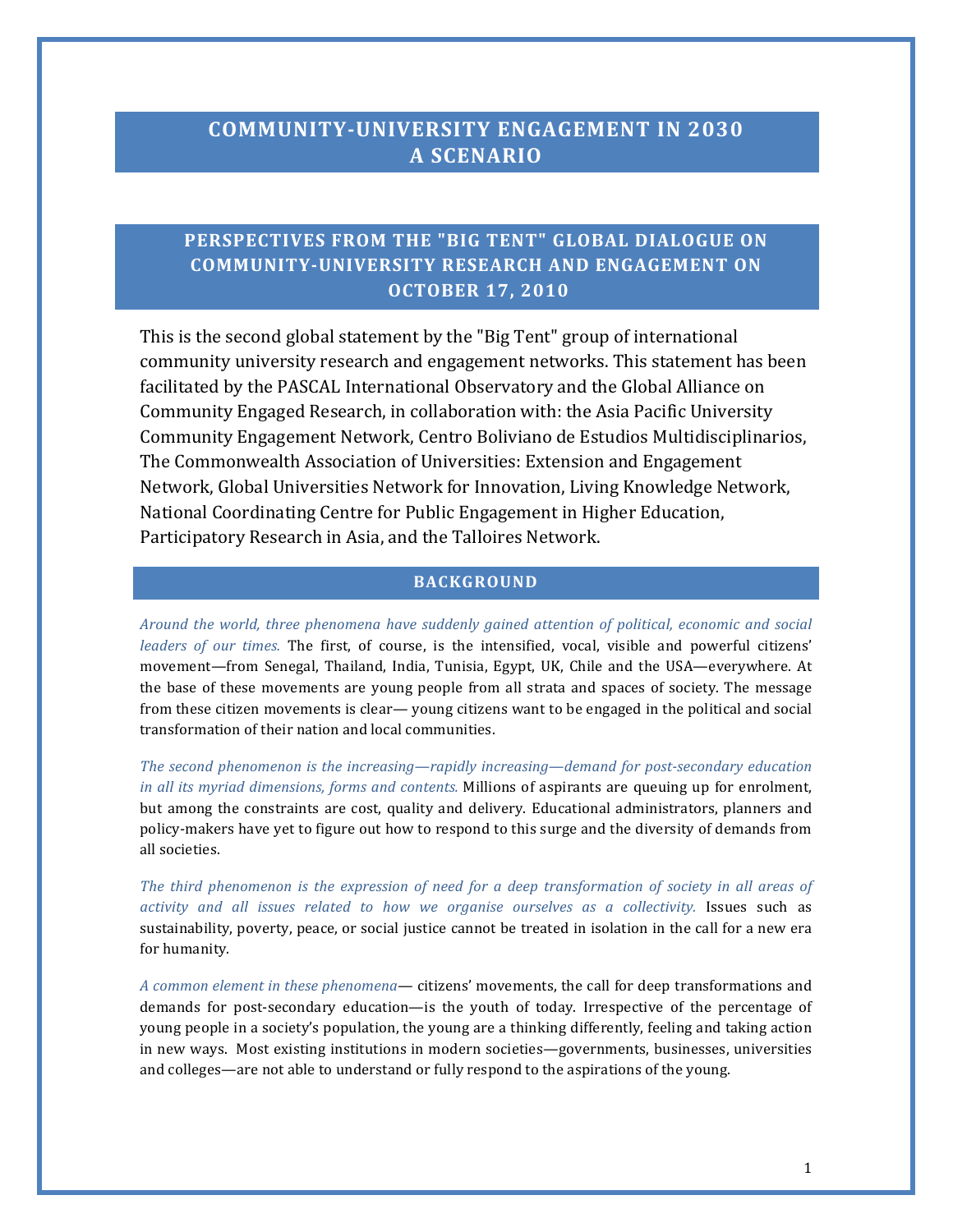## WHAT DOES THE FUTURE HOLD FOR COMMUNITY UNIVERSITY **RESEARCH AND ENGAGEMENT?**

Several interesting developments are happening at this time. First, many *national governments and policy-makers* are beginning to think of devising appropriate supportive policies in this regard. The Planning Commission, Government of India, has recently constituted a task force to make recommendations to 'strengthen community engagement of Higher Education Institutions' for the 12th Five Year Plan. There have been similar initiatives in Malaysia, South Africa and Tanzania.

The government funders of research in the United Kingdom, for example, published a "Concordat for *Engaging* the Public with Research" in 2010, stating the clear expectation that UK research organisations make a strategic commitment to public engagement and that researchers be recognised and valued for their involvement with public engagement activities.

Importantly, several networks and alliances have emerged which are exclusively and largely focused on community-university partnerships. The Talloires Network of university presidents began in 2005 to promote civic engagement of universities; it now has more than 230 universities from 60 countries as its members. Its new publication—The Engaged University—includes case studies of community-university partnerships from around the world. In June 2011, the Talloires Network convened 180 member universities in Madrid to advance discussions about civic engagement.

A series of dialogues and conferences on themes of civic engagement of universities have been announced. The Global University Network for Innovation (GUNI) is planning its annual conference and book on this theme for 2012; the British Council is convening an international conference supporting these themes in March 2012.

The Asia-Pacific University-Community Engagement Network (APUCEN) was launched in July of 2011 with the Vice-Chancellor or the Universiti Sains Malaysia as President. They will organize their second conference hosted by Thammasat University Jan 9-12, 2012 in Chiangmai, Thailand with the theme "University-Community Engagement for Empowerment and Knowledge Creation."

*The Global Alliance for Community Engaged Research* is just completing a book on the 'Knowledge Democracy Movement" where community-university research partnerships from around the world are analised. In Europe, the Science Shop movement has grown and has its own international spacethe Living Knowledge network. *The Living Knowledge Network* will host the 5th Living Knowledge Conference May 9-12 2012 in Bonn, Germany on the theme "Re-imagining Research Relationships-Co-Creating Knowledge in a Democratic Society." The PERARES project of the Living Knowledge Network has recently received a grant of 2.7 million Euros for a joint community -university research agenda.

*The PASCAL International Observatory* is turning it attention to matters of particular resonance to young people. It has also conducted studies across the world on the role of universities in regional engagement, including focused work conducted in Africa. A notable recent project supported by Pascal and funded by the European Commission is to build community engagement capacities amongst six universities in Palestine.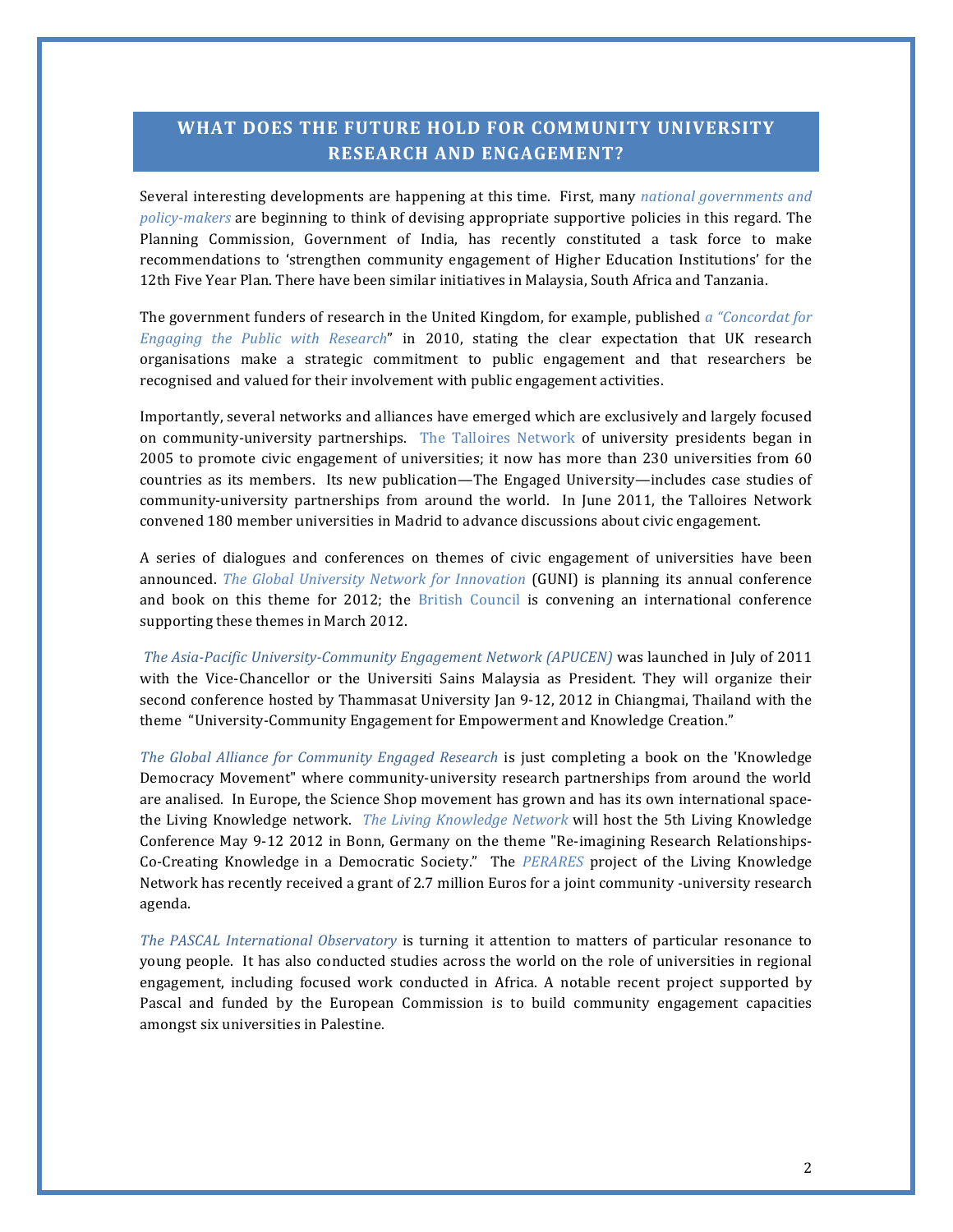# **COMMUNITY UNIVERSITY RESEARCH AND ENGAGEMENT IN 2030 A SCENARIO**

#### **A WORLD OF KNOWLEDGE DEMOCRACY**

*There is universal recognition of our communities as a source of knowledge production.* 

*Respect for and recognition of knowledge contributions* of all parts of the world and all linguistic groups, of Indigenous Peoples, the poor, those differently abled and those who were considered 'excluded' in the early 2000s

*A 'knowledge commons' of open access to all forms of knowledge representation* now functions all human knowledge belongs to all people

The research and partnership capacities of community organisations have been dramatically strengthened for them to be effective partners.

*The idea of an "Intelligent Society"* has gained recognition, which is to say; we have passed from a society of intelligent individuals to an intelligent society capable of supporting resilience and wellbeing

*Community University Engagement and the co-construction of knowledge with community partners is now mainstream:* supported by globally accepted developmental ranking systems that prioritise engaged scholarship

*Half* the countries of the world, and all G20 countries, have formal policies that support and finance Communuity University research and engagement

#### **THE IDEA OF THE UNIVERSITY IN 2030**

The 'unreached' of the early 2000s are now included in our universities.

The Millennium Development Goals of the early 2000s have been met, but universities are still focused on remaining issues of inequality and justice for all

Social responsibility is a universal element in the understanding of university functions

Sustainability, fairness, respect for religious diversity, peace and non-violence are integrated into the full teaching and research functions of the university.

There are permanent clusters, ad-hoc clusters or complementary networks in which interdisciplinary partnerships can be formed for specific projects.

They Higher education institutions have become post-cosmopolitan centers of social thinking renewal creating cultural and social capital and active citizenship.